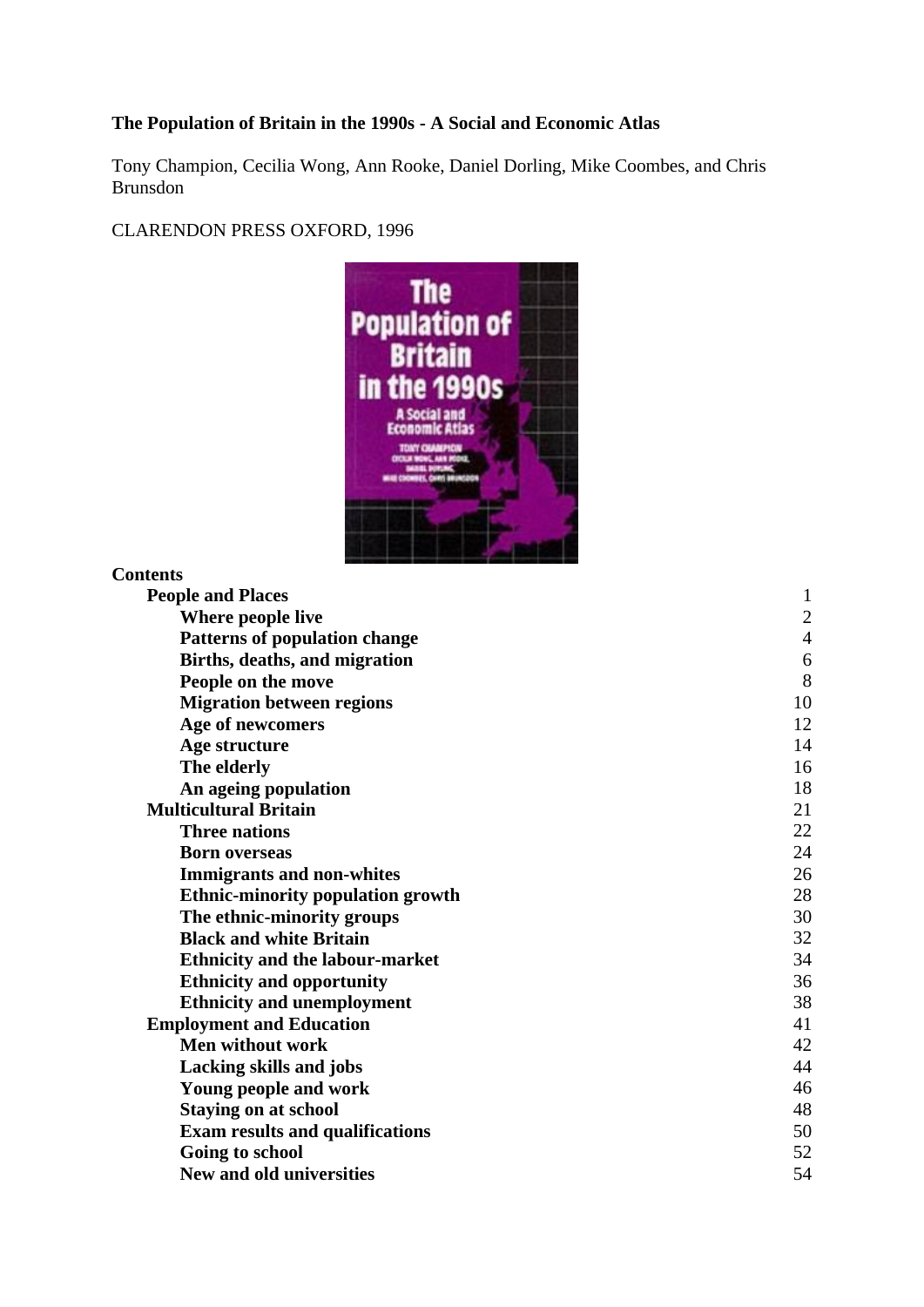| <b>Matching ability to responsibility</b>    | 56  |
|----------------------------------------------|-----|
| <b>Projecting future employment patterns</b> | 58  |
| <b>Contrasting employment sectors</b>        | 60  |
| <b>Life Chances</b>                          | 63  |
| New enterprise                               | 64  |
| Wealth                                       | 66  |
| <b>Social class</b>                          | 68  |
| <b>Waged and unwaged</b>                     | 70  |
| Growing up in poverty                        | 72  |
| <b>Born outside marriage</b>                 | 74  |
| Who lives with whom                          | 76  |
| <b>Limiting long-term illness</b>            | 78  |
| Who the ill are                              | 80  |
| <b>Death chances</b>                         | 82  |
| <b>Offenders and crimes</b>                  | 84  |
| <b>Housing</b>                               | 87  |
| Overcrowding and underoccupancy              | 88  |
| <b>Amenities and gadgets</b>                 | 90  |
| <b>Vacant and vacation housing</b>           | 92  |
| <b>Second homes and holiday lets</b>         | 94  |
| <b>Semi-detached Britain?</b>                | 96  |
| <b>Housing choice</b>                        | 98  |
| <b>Housing tenure</b>                        | 100 |
| <b>Buying and owning</b>                     | 102 |
| House prices and negative equity             | 104 |
| The future of private housing                | 106 |
| <b>Access to Facilities</b>                  | 109 |
| Availability and use of cars                 | 110 |
| Change in car availability                   | 112 |
| <b>Access to cars</b>                        | 114 |
| Leaving the car at home                      | 116 |
| <b>Patterns of commuting</b>                 | 118 |
| <b>Railways and motorways</b>                | 120 |
| <b>International gateways</b>                | 122 |
| <b>Places to visit</b>                       | 124 |
| <b>Major tourist attractions</b>             | 126 |
| <b>Information cities</b>                    | 128 |
| <b>Sporting cities</b>                       | 130 |
| <b>Voting</b>                                | 133 |
| Voters' apathy                               | 134 |
| <b>Election results 1992</b>                 | 136 |
| <b>Projecting voting patterns</b>            | 138 |
| Tactical voting and a future political map   | 140 |
| <b>Appendices</b>                            |     |
| 1. Technical notes                           | 143 |
| 2. Key maps                                  | 151 |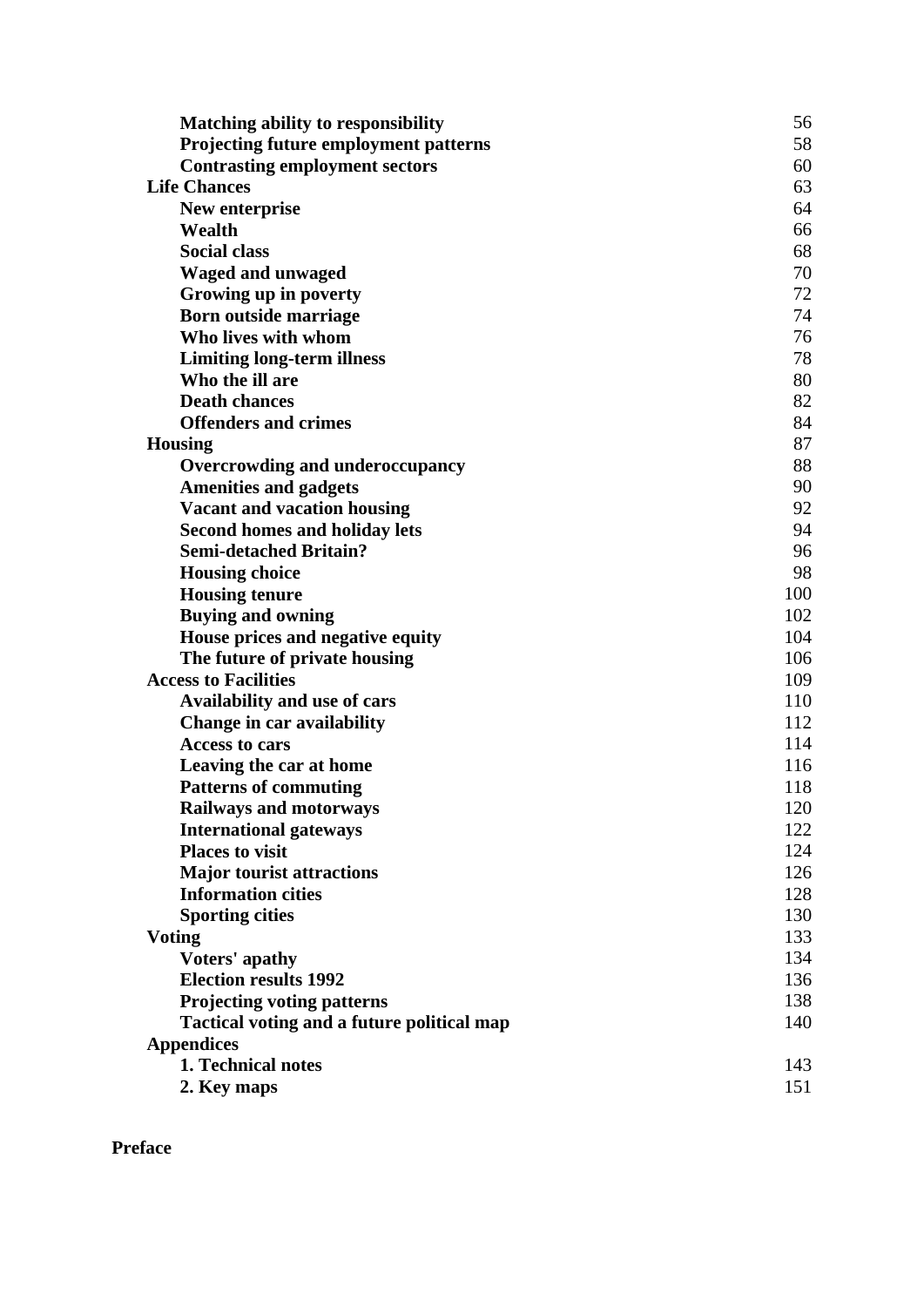This atlas aims to portray key features of the human geography of Britain in the 1990s. It covers a wide range of topics which we have grouped under seven broad headings relating, in turn, to population distribution and composition, birthplace and ethnicity, employment and education, life chances, housing, transport and facilities, and political geography. In addition, the atlas has the secondary objective of illustrating how different types of maps and measures can portray a variety of different topics. In other words, it is hoped that the reader will remember that the map-maker was able to choose from many options when compiling any one map. In this introductory discussion we set out our justification for taking this new look at Britain at this time and highlight the types of decisions which we needed to take in planning the atlas.

In terms of presenting the case for this volume, the principal rationale lies in the pace and nature of the changes which have been affecting people in Britain over the past decade. Some of these changes constitute reversals of earlier trends, such as the shift from the substantial population growth and overall economic expansion of the early post-war decades to slower growth and recession more recently. Other changes represent an extension, and in some cases a reinforcement, of established trends which continue to alter the complexion of localities across Britain, such as the movement of people away from the larger cities to smaller settlements and more rural areas, and the shift of employment out of production sectors into services.

This is also an opportune time to carry out such an updating of Britain's human geography because of the wealth of fresh data available to us. While a range of official statistics are published on an annual basis, most of these derive from sample surveys which cannot provide reliable country-wide information below the scale of the standard region (e.g. East Anglia, South West). For more local information, the primary source is the Census of Population which is undertaken only once every ten years. The most recent Census took place in 1991, and the results of this nearly complete enumeration of people in Britain have been appearing steadily over the past four years, ending up with the special datasets on commuting and migration. We therefore now have available to us the full range of output from the 1991 Census and have been able to identify what we consider to be the major findings to be drawn from it. These make up about two-thirds of the contents of this atlas, with the remaining onethird using statistics drawn from other sources which complement or update the Census material.

In setting about the task of producing this volume, we have had to make a number of decisions about what to include and how the material should be presented. This approach is outlined in the next few paragraphs with the dual purposes of providing guidance on the way that information in the atlas should be interpreted and of trying to provoke critical thought about alternative methods of presentation. The key point is that we faced many choices, and it is quite likely that we opted for method of presentation which either fitted most closely to our expectations or showed things in what we considered to be a novel or interesting light.

The first decision to make is, of course, what topics should comprise the contents of the atlas. It is not really necessary here to emphasize that the range of issues which could be covered by an atlas of human geography is dauntingly wide and varied. The selection made here is unashamedly influenced by the personal interests of the authors, but it is even more influenced by data availability. For example, no map of average incomes by area is included here because there are no official statistics for this most funda- mental issue below the county level. Maps of 'poverty' or 'affluence' have to rely on indirect, or 'proxy', measures. Among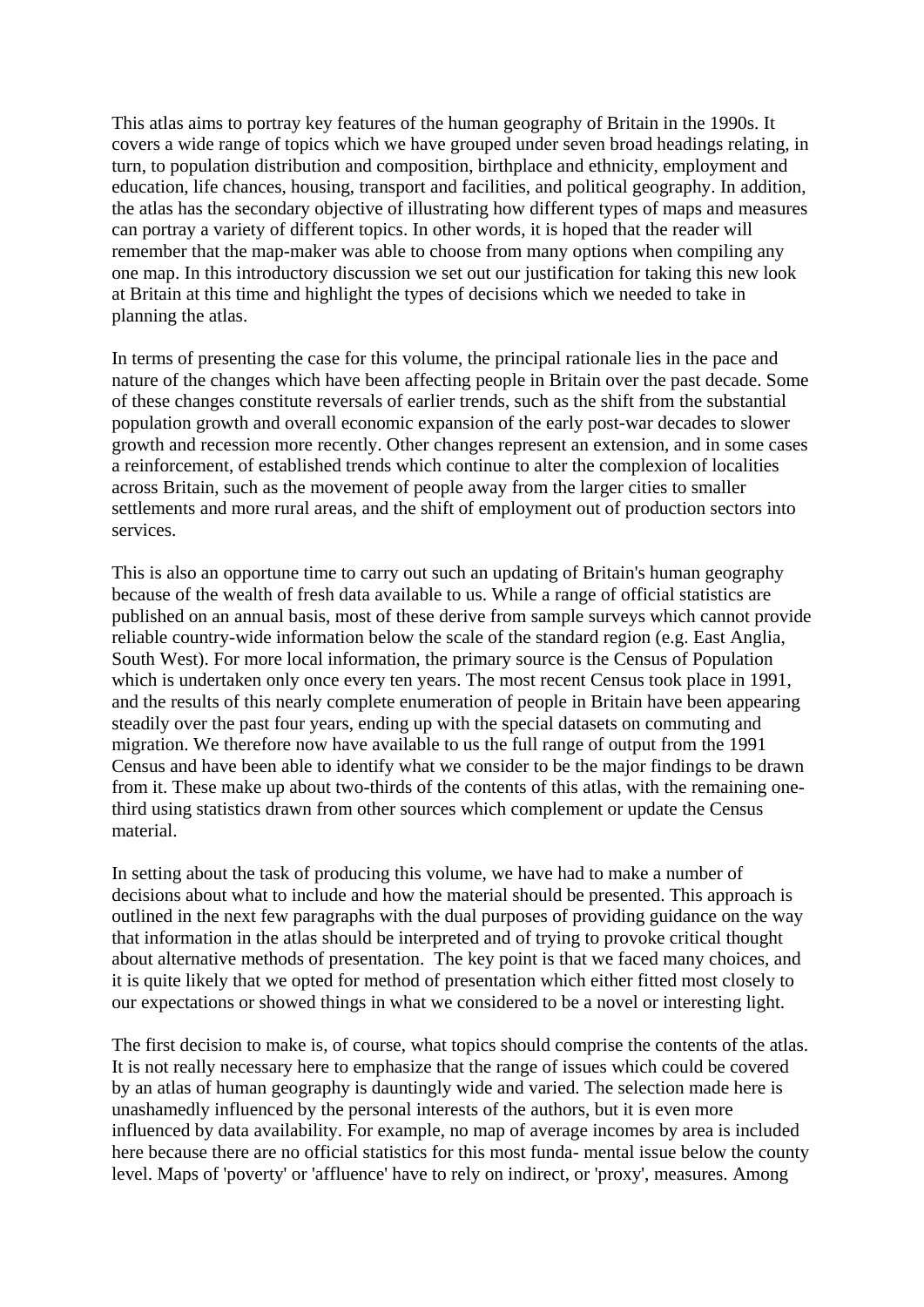other basic issues which are not included here--because there are not even any plausible proxy measures which can be mapped--are, for instance, area averages of people's height, of their membership of religious or other organizations, of their first language, or of their leisure interests. The atlas seeks to compensate for some of these omissions with a diverse selection of measures which include some complex or unfamiliar statistics.

The next decision to be made by the map-maker involves choosing how to analyse the chosen dataset to produce a measurement, or other form of information, which can then be mapped. For those datasets where data availability is less of a problem, straightforward counts, ratios, percentages, and trend analyses are usually presented here to help the reader by choosing easy-to-understand measures wherever they would be appropriate. In some cases, however, one or more datasets have to be analysed in non-standard ways in order to provide the most meaningful measure--perhaps as a proxy for a 'missing' dataset, perhaps because the aim is to represent a rather abstract issue.

For any one topic which the map-maker has selected as the primary feature, there is often another issue which provides the context within which it can best be understood. Glancing through this atlas, it may seem that only one or two of the map--such as

*Information cities*--deal with more than a single topic at the same time. Yet this is to forget how a map is read. How many people look at a map of Britain without the knowledge that London is in the south-east while the least populated regions are in the northern and western periphery? Most readers will also know that the central areas of the country are largely characterized by the effects of industrialization, and so will see in many maps the influence of industrial traditions or long-term economic decline. In other words, the map may feature only one topic explicitly, but can be presented in a way which allows most people to 'read into it' a more considered underlying pattern. Of course, the reader needs to be careful not to read patterns into maps in which the evidence is more ambiguous or, indeed, may be presented by the map-maker in such a way as to exaggerate the strength of the evidence for one interpretation of the data rather than another.

How can one 'reading' of a map pattern be promoted at the expense of other alternatives? Quite apart from the commentary provided in the accompanying text, the other nearby material can stimulate a particular way of looking at the map. For example, there may be one or more adjacent maps in which, say, a North-South divide of the country is starkly evident. It will then be instinctive for the reader to check all other maps nearby to see if they echo this pattern. Adjacent diagrams or graphs may also raise spatial contrasts (e.g. between metropolitan and rural areas) which are then likely to be uppermost in the mind when the nearby map is being examined.

The overall impression given by a map itself is largely the product of a series of technical map-making decisions which will have been taken to emphasize that aspect of the input data which is considered to be of most interest. On its own, Britain covers quite a small area of the globe so the choice of projection (e.g. Mercator) is not very influential in shaping most maps of this country. Two of the maps in this atlas (see *Voters' apathy* and *Election results 1992*, as well as the key map in Appendix 2), however, show that there is a still more fundamental question of how to present a 'human geography' map. This option is a cartogram, which serves as a reminder of one of the assumptions usually made when reading a map. This assumption is that a certain-sized area of map surface represents a certain-sized area of land surface (subject to any distortion caused by the projection). On the cartogram, however, the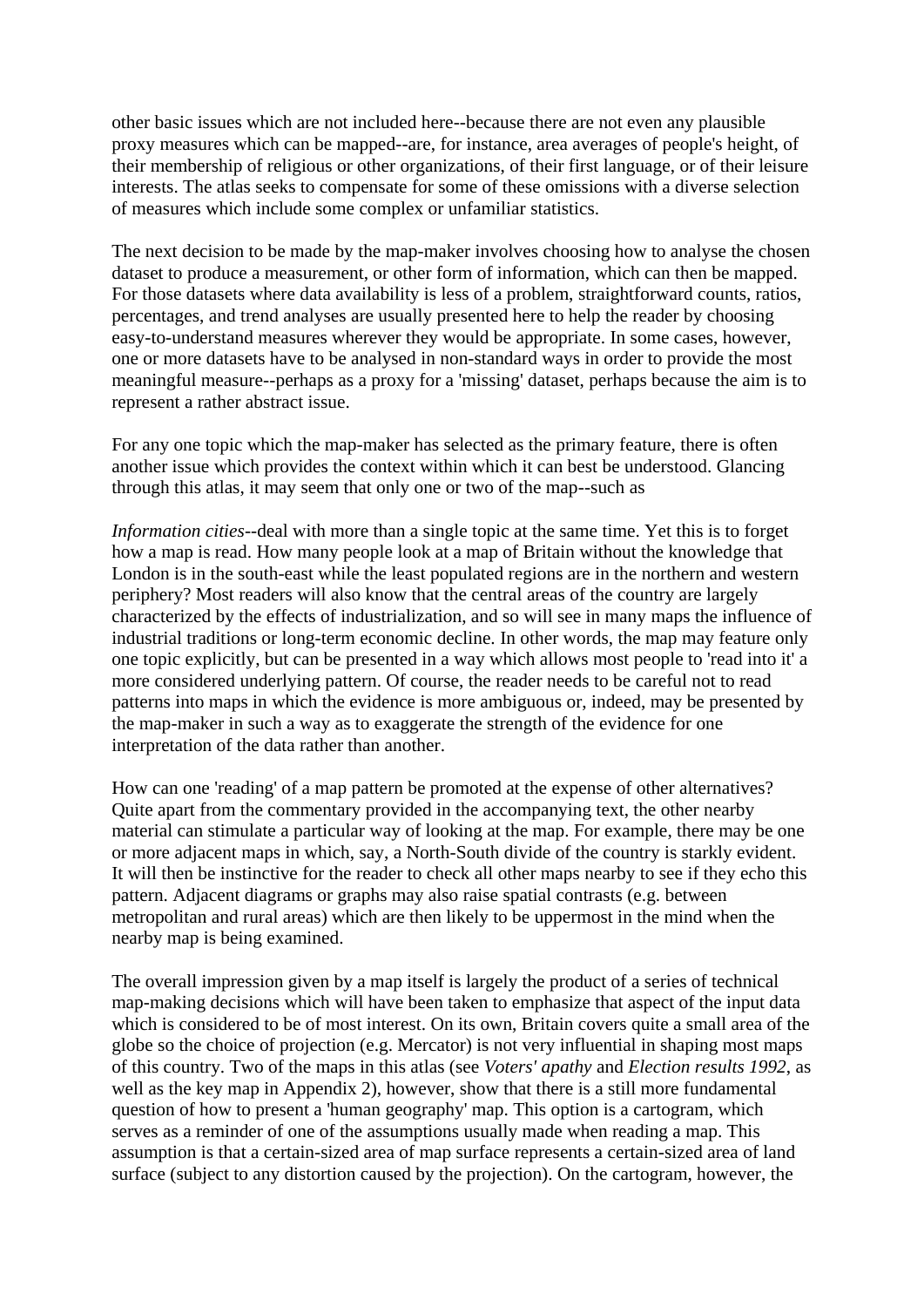map is scaled so that a constant area of map covers a constant number of people. This is one, particularly dramatic, example of the map-maker's key technical decisions radically affecting the way the maps in this atlas appear. The cartogram is an option which presents itself when the map-maker needs a secondary issue (in this case, population distribution) to be a very evident part of the background to the primary topic of the map.

The way in which population distribution shapes the cartogram acts as a reminder of how 'area distribution' forms the background to the more familiarly shaped maps. As a result, the conventional map can tend to draw attention to the parts of the country where few people live, simply because areas such as the Highlands of Scotland take up a large proportion of the land--and hence map--surface. For an atlas of human geography, it is a relevant question whether the maps should be emphasizing those areas where there are more sheep than people! The 'trade-off' which the map-maker faces is between, on the one hand, the problem of conventional maps overemphasizing rural areas and, on the other hand, the cartogram's unfamiliarity which makes it harder for readers to recognize and interpret the patterns by using their prior knowledge and understanding in the way discussed earlier. One reason why the cartogram's pattern tends to be harder to interpret is that the coastline of Britain provides the usual link between the reader's prior information and the data on the new map: for example, the pattern of values in and around most of Britain's largest conurbations can soon be identified by the many people who know their location near to the coastline and the recognizable estuaries such as the Thames, Mersey, and Clyde in particular. The cartogram doesn't provide the conventional coastline by which the reader tends to orientate.

Whether drawing a cartogram or a conventional map, the next key decision is usually the level of detail which will be employed to reveal the contrasting spatial pattern of that topic. For most maps in human geography, this decision boils down to the choice of areal units--the 'building block' of the map. There will be purely technical constraints, with the size of the eventual printed image preventing too detailed a breakdown of the country. Often, the available data provides the limit to the detail which could be presented. At the same time, there can be good arguments to counter the natural presumption that showing the fullest possible detail is the ideal choice. Readers may well find it harder to interpret a pattern which is hugely fragmented, and be less able to compare it with, and add it to, the knowledge they already have about Britain's geography. A complex image can contain a huge volume of information, yet it may be far less intelligible than a simpler one.

A more abstract issue arises at this point--the so-called 'modifiable areal unit problem'. Put simply, the same basic data can present very different patterns when it is grouped and presented for different sets of areas. For example, Glasgow's tenement districts include some of the most densely populated areas of the country, but if the city's statistics are grouped with the other districts in the region of Strathclyde then this region is seen to have a lower population density than any of the English metropolitan counties with which it would normally be compared. This particular example may be explained by the inclusion within Strathclyde of some very sparsely populated rural areas which lower the region's overall density value, but it still serves to demonstrate the fundamental sensitivity of the analysis to the areal units used.

This modifiable areal unit problem can thus be seen as something which should force mapmakers to consider which areal units are *appropriate* for presenting each particular measure they have chosen to map. In many cases, the problem revolves around the question of whether cities are over- or under-bounded (where Glasgow is hugely over-bounded when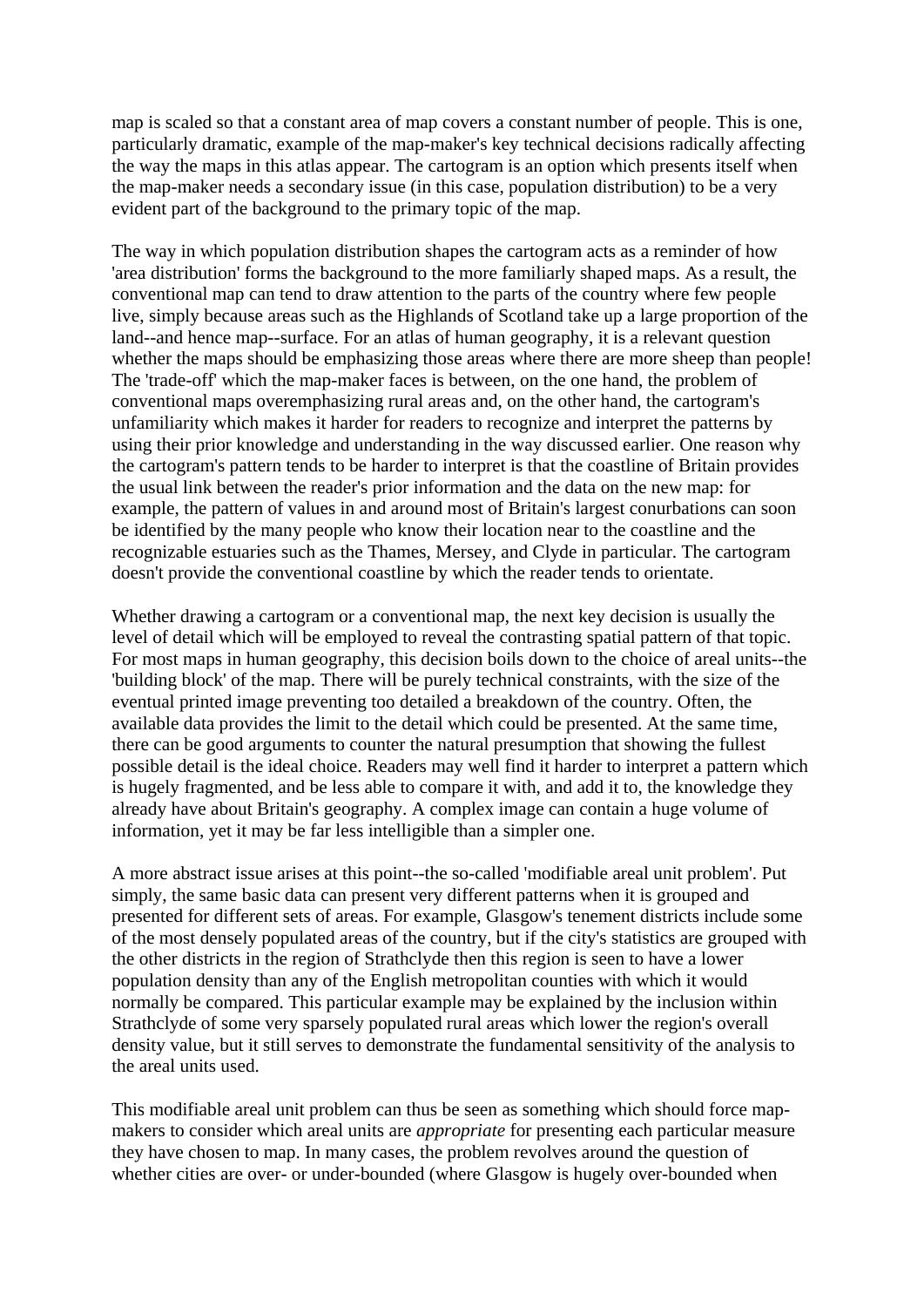represented by Strathclyde). Any 'given' set of areal units, such as counties and Scottish regions, can lead to misleading comparisons between cities because some are more generously bounded than others. Even if each set of areas was consistent in its treatment of all cities, there would still remain the question, for any particular map, of whether it would be more appropriate to have generously or narrowly bounded cities. For many socio-economic issues, it has long been recognized that city regions, or labour-market areas, are the appropriate units of analysis because they will include both the inner-city residents and the rural commuters who live within the same urban system, and who depend on the same economic prospects. Unfortunately, Census data is not published for any set of areas of this kind. For this atlas, therefore, a special set of areas has been devised to divide Britain into a meaningful and comparable set of 'places' (see the notes to Ethnicity and opportunity).

For maps which are not labour-market related topics, standard administrative areas are often used because in these cases the 'trade-off' tips in favour of the greater familiarity of these units, and of recognizable boundaries such as the counties along much of England's south coast. To aid the reader, a set of key maps showing counties and Scottish regions, local government districts, 'places', and political constituencies (on their cartogram basis) is provided at the end of the atlas in order to identify individual areas and localities.

Having decided on the topic(s), measure(s), and areal units for the map, the remaining choices are more cartographic in nature. Would the values be more intelligible if the map plotted, in each area of the country, a device such as columns or proportionally sized circles (as for *Born outside marriage* or *Wealth*)? The column could perhaps itself take the form of a bar chart (as for *House prices and negative equity*), while the circle could take the form of a divided pie chart (as for *Exam results and qualifications*). Other options include flow maps using arrows or lines of linkage proportional to the amount of interaction between areas (as for *Migration between regions* and *Patterns of commuting*).

The most familiar form of map in human geography, however, is the shaded or 'choropleth' map. The distribution of a particular population subgroup (such as *The elderly*), say, or the intensity of a problem such as unemployment relative to that of other areas (as for *Men without work*), is readily shown and understood as the intensity of the shading within that area's boundary. The use of colour clearly increases the options available, which can be particularly valuable if the map is of trends over time, and some values can be positive and others negative (as for *Patterns of population change*). The map's shading may be presented solely by colouring of different intensity, or by different forms of hatching--or indeed by some combination of these (as in *Ethnicity and opportunity*). Such decisions may appear quite technical, but do starkly affect the image which is presented and hence the way the map will be read.

There is a less obvious, but at least its influential, set of decisions on the shading categories for the map. Choosing how many different categories will be shown, and where in the distribution of values to split one category from the next, affects greatly the clarity of the final map by determining whether, for example, many small areas will be shaded similarly and strongly. Equally obviously, the setting of the class limits--the values at which one category is split from the next--directly controls whether 'extreme' values appear to be widespread or to be concentrated in only certain parts of the country.

A few maps in this atlas (for example, *Railways and motorways*) appear to be closer to the 'topographic' style of a road map than to the shaded 'polygon' map which has been the focus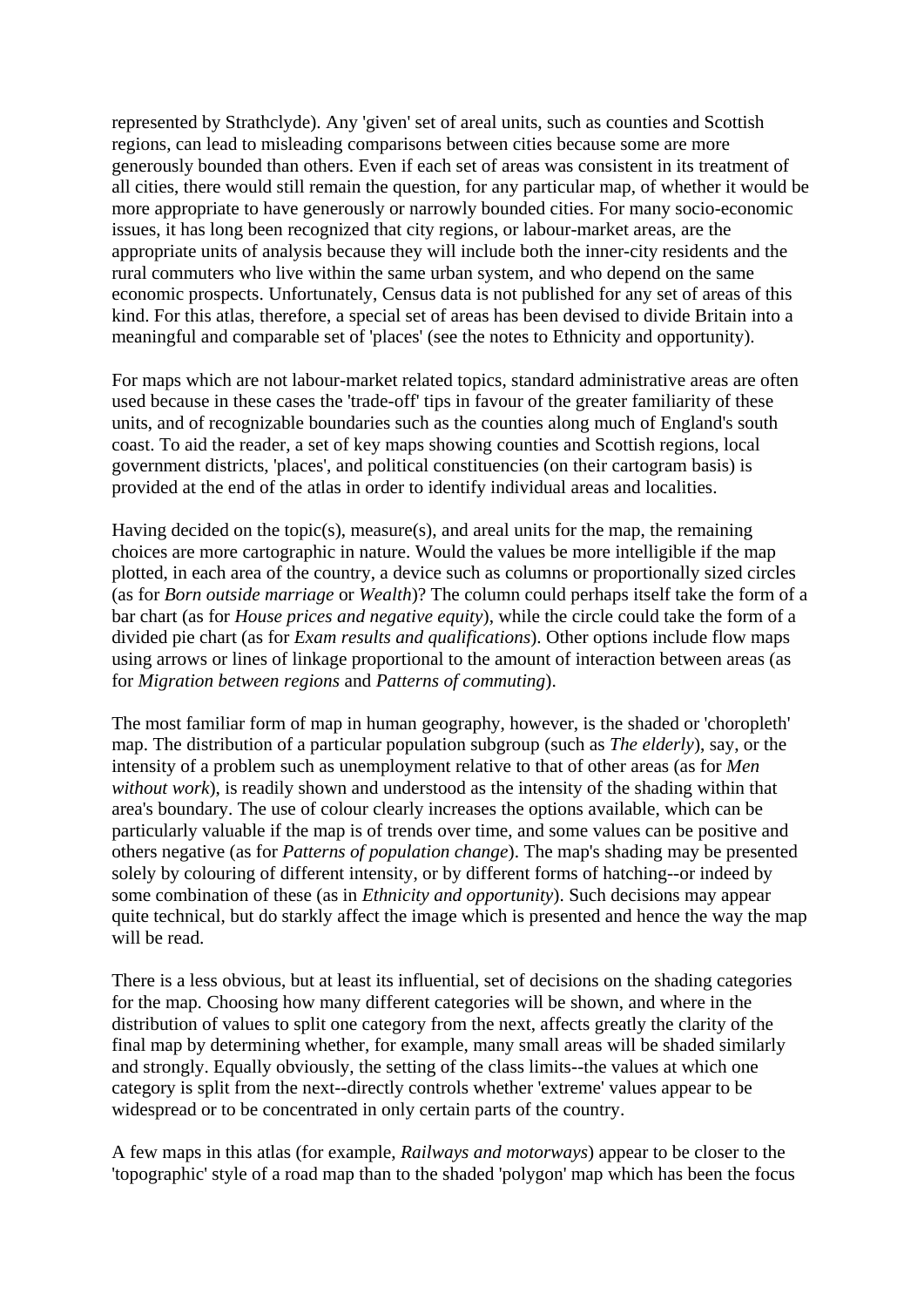for much of the discussion here so far. Yet these apparently simple maps clearly also involve fundamental decisions on what information to include, and how to present it. For example, the map of *Major tourist attractions* was just as much the product of technical decisions on which categories to present, what class limits to use, and what areas to show as background, as were the choropleth maps in the atlas.

A map reader might feel that all these subjective decisions mean that the cliché of 'lies, damned lies, and statistics' can be applied to the eventual map, because it is essentially an artefact of the map-maker's own point of view. It is inevitably true that the map-maker will highlight one particular aspect of the topic: the justification has to be that this aspect is arguably the most significant or interesting. In this atlas, the accompanying text to the maps makes no claim that there is only a single possible 'reading' of the data; the aim here is the simpler one of providing some initial material and ideas to prompt further thought and examination of a wide range of topics. This introductory discussion, of the decisions lying behind the maps which are presented in this atlas, explicitly recognizes that many very different atlases of Britain's human geography could have been produced from the range of data which has been drawn upon here. Hopefully, what we have presented in this atlas will inspire--or provoke--readers to develop their own alternative perspectives and to go on to examine a wider range of topics from the types of sources which we have used here.

In terms of using the atlas, we have contrived to make the atlas as user-friendly and informative as possible. Each of the sixty-four topics has been designed as a self-contained double-page spread, with its own commentary. Any cross-referencing between topics is done by showing a topic heading highlighted in italic type. The sources of the data for each topic are given in separate notes at the back of the atlas, along with any more technical information about methods of calculation and guidance as to how to interpret the data shown. Also included at the end, as mentioned above, are key maps for all the main map bases which we have used.

As suggested by the multiple authorship listed on the title page, this atlas results from a team effort involving regular meetings to plan the atlas and discuss the draft material. As in all good teams, however, division of labour was the order of the day. Ann Rooke handled all the final cartography, constantly impressing the rest of the team with her dexterity on her AppleMac, and devising eye-catching icons in her attempts to diversify away from the standard choropleth map. Daniel Dorling set up the digital boundaries and data aggregation programs as the basis for data analysis and mapping. In terms of taking the lead on individual topics, Chris Brunsdon was primarily responsible for *Projecting future employment patterns*, *Contrasting employment sectors*, *Offenders and crimes*, *The future of private housing*, *Projecting voting patterns*, and *Tactical voting and a future political map*. Daniel Dorling took the lead on *Exam results and qualifications*, *Wealth*, *Death chances*, *House prices and negative equity*, *Voters' apathy*, and *Election results 1992*. Mike Coombes contributed *New and old universities*, *Patterns of commuting*, *Railways and motorways*, *International gateways*, *Major tourist attractions*, *Information cities*, and *Sporting cities*. Cecilia Wong and Mike Coombes worked together on *Ethnicity and opportunity*, *Men without work*, *Lacking skills and jobs*, *Staying on at school*, *Matching ability to responsibility*, *New enterprise*, *Waged and unwaged*, *Growing up in poverty*, *Housing choice*, *Leaving the car at home*, and *Places to visit*. Tony Champion prepared the other thirty-four topics and had overall editorial responsibility for the atlas.